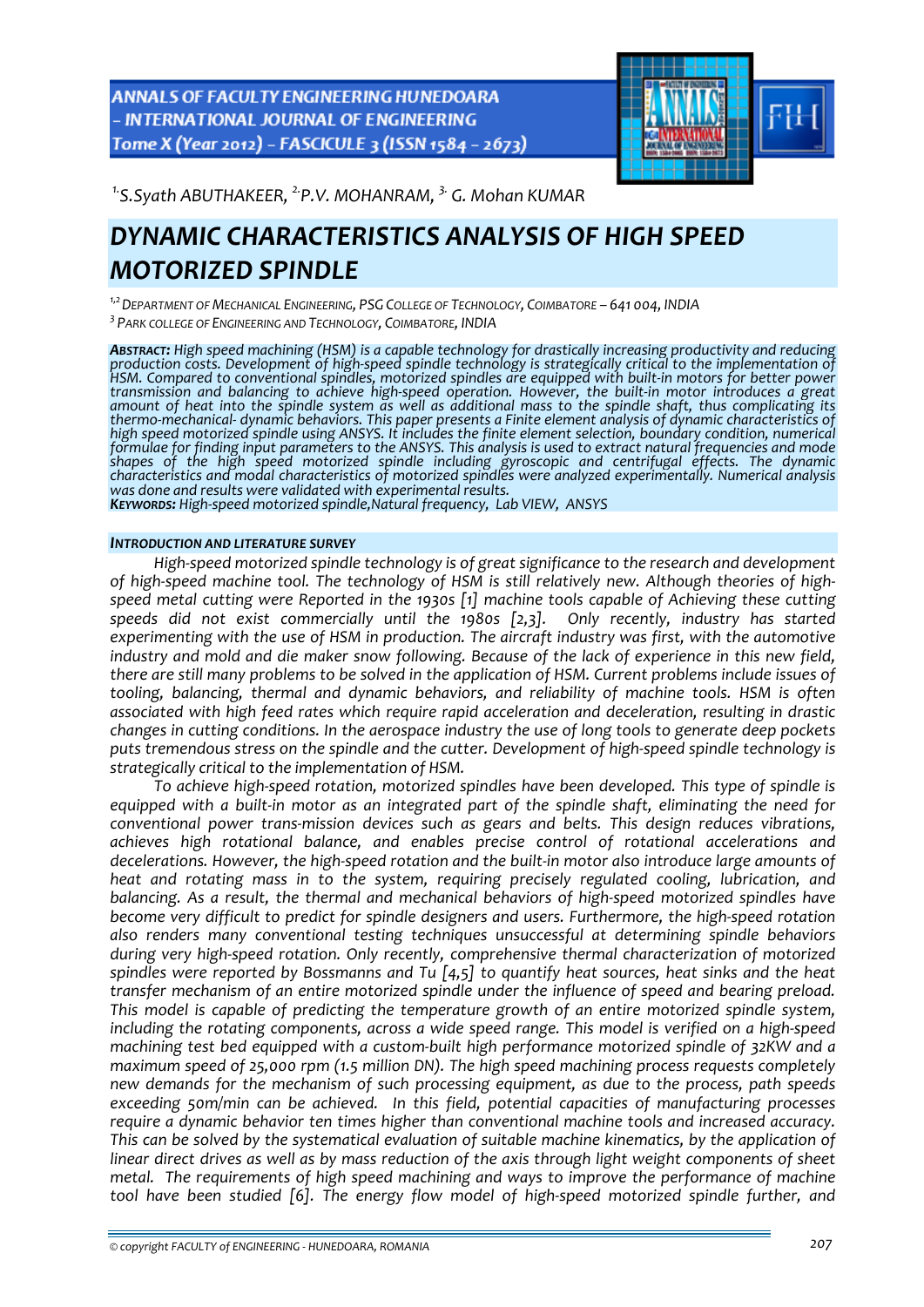*analyzed the quantitative model reflecting the heating value of spindle [7]. The dynamic effects of the spindle using Timoshenko beam theory were studied [8].* 

In this paper, the FEM model of motorized spindle is set up to research on its modal and dynamic *characteristics, which is effected by the axial preload on the natural frequency, the motorized spindle's natural frequencies and corresponding vibration shapes, centrifugal forces and gyroscopic moments on* the motorized spindle shaft. The mass distribution of rotor, the non-linearity of bearing rigidity and the *whirling motion of spindle are taken into account in modeling.*

### *STRUCTURE OF THE SPINDLE*

*The spindle parts are supported by two sets of angular contact ceramic ball bearing in front and one set of angular contact ceramic ball bearing in rear which is installed back to back. The motor is set between front second set and rear bearings. As one whole body, the stator and coolant jacket are installed to the shell of spindle. Two lock nuts are used to give preload. One lock nut is positioned at the second set of the front bearing with front preload spacer.*



*Figure 1. Structure of the high speed spindle*

*Another one is placed at the rear set of bearings with rear preload spacer. Front and rear bearing* housings are placed over the bearing systems. The coolant jacket is placed over the stator-rotor system *and outer body is placed over the coolant jacket. The main spindle, front and back bearing systems,* stator-rotor system coolant jacket is shown in figure 1 and the outer body are only considered in the *high speed motorized spindle in both thermal and vibration analysis. The sensor ring and servo controller of the high speed motorized spindle are not included in both the analysis.*

#### *EXPERIMENTAL MODAL ANALYSIS OF HIGH SPEED SPINDLE*

*The vibration response of the spindle was obtained using impact testing, where an instrumented* hammer was used to excite the spindle its free end. The resulting vibration was measured using a low *mass accelerometer. The experimental setup consisted of an impact hammer, a charge accelerometer;* signal conditioner and data acquisition is shown in figure 2. This experimental setup was used to find the *modal characteristics of the spindle.* 





*The program in LabVIEW 8.2 was developed for measuring the response of spindle for excitation given by the hammer using data acquisition system.*

*The excitation by impact was given to spindle by impact hammer and thus the response was obtained experimentally. The frequency versus acceleration curve was used to determine modal parameters i.e., natural frequency and damping factor.* 

*The sample response of spindle was shown in Figure 3. The first three Natural frequencies of spindle are shown in table 1.*



*Figure 3. Frequency versus amplitude curve*

*Table 1. Modal Analysis of High motorized spindle (30,000 rpm) – First 2 Natural Frequencies*

| Mode 1<br>Mode <sup>-</sup> | Measurement Location         | Natural Frequencies(Hz) |     |  |  |
|-----------------------------|------------------------------|-------------------------|-----|--|--|
|                             |                              |                         |     |  |  |
|                             | Motorized High Speed Spindle |                         | 220 |  |  |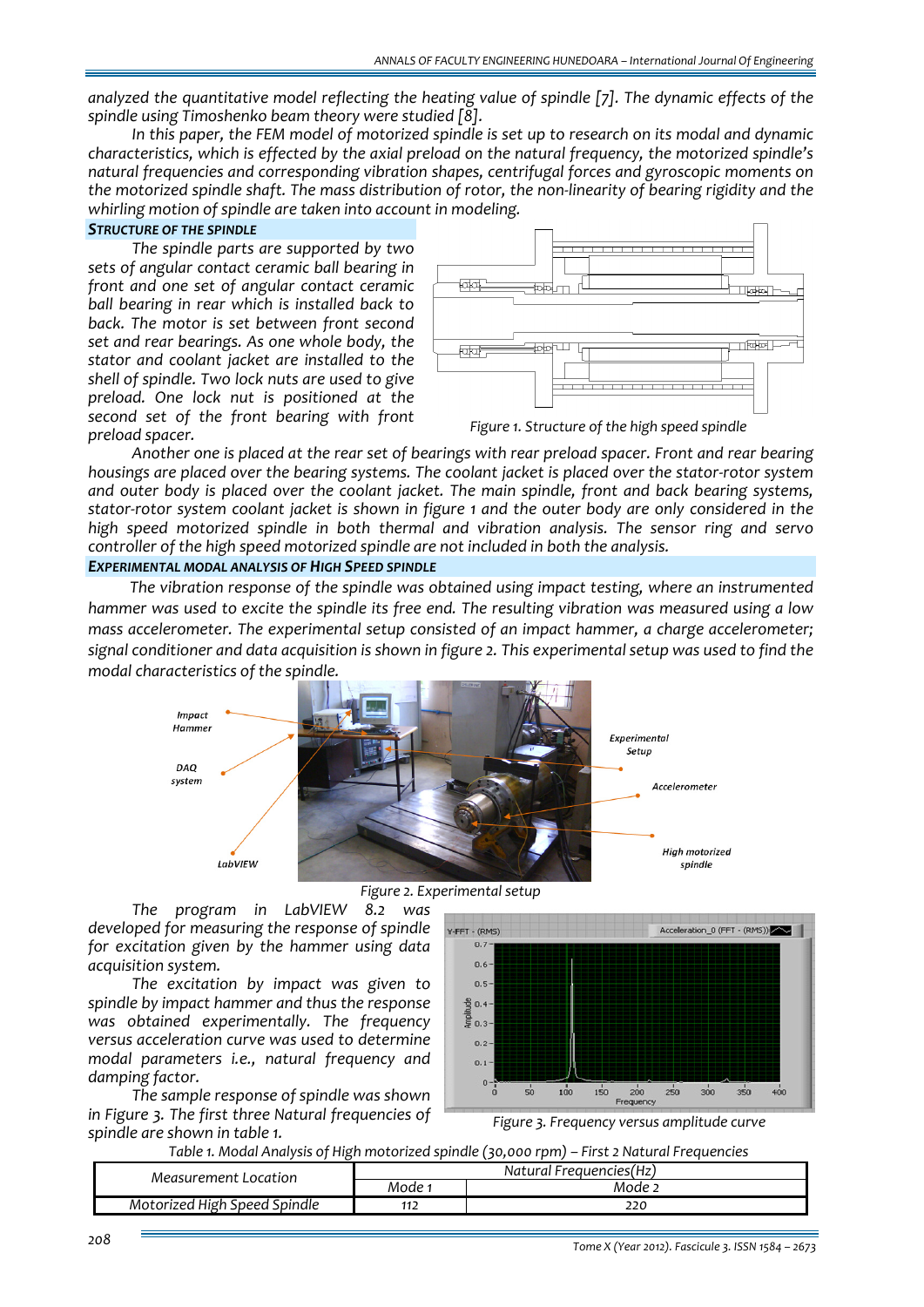*The mode shapes and damping factors of the structures were calculated using the results of the Fast Fourier Transform of the vibration signals from the accelerometer. By using the half‐power band* width method, we can find the damping factor of the spindle from the response curve frome equation 1. <sup>η</sup>*= (f2‐f1)/fr*

*Where (f2‐f1) and fr represent the half power band width and the corresponding natural frequency, respectively [9, 10, 11]. The damping ratio of the spindle is 0.060.*

#### *Numerical modal analysis of spindle*

*The modeling of spindle designs were done in ANSYS is shown in figure 4. The modal analysis was done using Subspace method to find first five natural frequencies and mode shapes [12].* 

*The natural frequencies of form designs were tabulated for first 5 modes. First mode shape was axial mode. The second mode shape was bending mode shape, the third and fourth mode shapes were shear mode. The fifth was combined shear and bending mode.* 

*Assumptions made to convert finite element dynamic model The spindle is treated as the space spring beam The angular contact ceramic ball bearing‐ radial compression spring mass unit The rotor, jacket and socket are axial material‐ additional distributing mass. Element selection Beam 188‐ spindle* ELEMENTS *Nodes I,J Degrees of freedom 3 translations 3 rotations Special features The shearing effects are included by giving stiffness values in the section controls. Figure 4. FEM modelof the High speed motorised*  $k_s = k_t * G * A$ *high speed spindle It allows gyroscopic effects, includes in mode extraction damped and QR damped methods The coriolis is included by giving inertia force in terms of angular velocity. Combi ‐214 Bearing* 

 *Nodes – I,J Degrees of freedom* 

*3D ‐ radial spring*

*K ‐ spring constant* 

*A. Stiffness of angular contact ball Bearing*  $K_{rs} = 1.25 * 10^{-7} * p^{0.33} * Z^{0.666} * \sin^{0.66} \alpha * \cos \alpha * D_b^{0.33}$ 

$$
K_r = K_{rs} * [1 - 1.92e - 10n^2]
$$
 for  $\alpha = 25^\circ$ 

*Kr – Radial stiffness when bearing is in static condition*

*K*<sub>rs</sub> − *Radial stiffness when bearing is in dynamic condition* 

*P* − *Preload,*  $Z$  − *No of balls.*  $D_h$  − *Diameter,*  $\alpha$  − *Contact angle. n* − *Speed.* 

# *B. Section properties for Beam188 and real constants for Combi214*

*Section properties length, inner radius, outer radial, Area, add mass per unit length, and*  transverse shear stiffness are given as inputs. Radial stiffness of the bearing is calculated and given in the real constant. Stiffness of the bearing is function of initial preload and thermally induced preload. So *it is necessary to estimate the thermally induced preload from the thermal analysis results*

#### *C. Thermally induced preload*

*Details for calculating thermally induced preload in table 2 and temperature difference are calculated for 5000 sec in table 3.*

| Bearing set                                                 | Co efficient of thermal expansion of bearing steel =1.25*10e-5/K |          |          |         |                 |  |
|-------------------------------------------------------------|------------------------------------------------------------------|----------|----------|---------|-----------------|--|
|                                                             | Xb (mm)                                                          | Dio (mm) | Doi (mm) | Db (mm) | Spring constant |  |
|                                                             | 23.92                                                            | 127.4    | 104.18   | 9.525   | $9.402*10e9$    |  |
|                                                             | 21.89                                                            | 110      | 91. 3    | 8.731   | 10.239*10e9     |  |
|                                                             | 30.16                                                            | 100      | 82       | 7.938   | 10.639*10e9     |  |
| Table 3. Temperature difference are calculated for 5000 sec |                                                                  |          |          |         |                 |  |

*Table 2. Details for calculating thermally induced preload*

| Bearing set | Temperature difference |            |                 |                   |       |  |  |  |
|-------------|------------------------|------------|-----------------|-------------------|-------|--|--|--|
|             | inner race             | outer race | bearing housing | shatt             | ball  |  |  |  |
| Front I     | 16.39                  | 16.34      | 15.77           | 16.28             | 16.82 |  |  |  |
| Front II    | 17.91                  | 17.11      | 15.33           | 17.91             | 17.55 |  |  |  |
| Rear        | 23.66                  | 22.3       | 26.98           | 23.3 <sup>r</sup> | 23.61 |  |  |  |

**ANSYS** 

 $x$  s 2009<br>01:27:56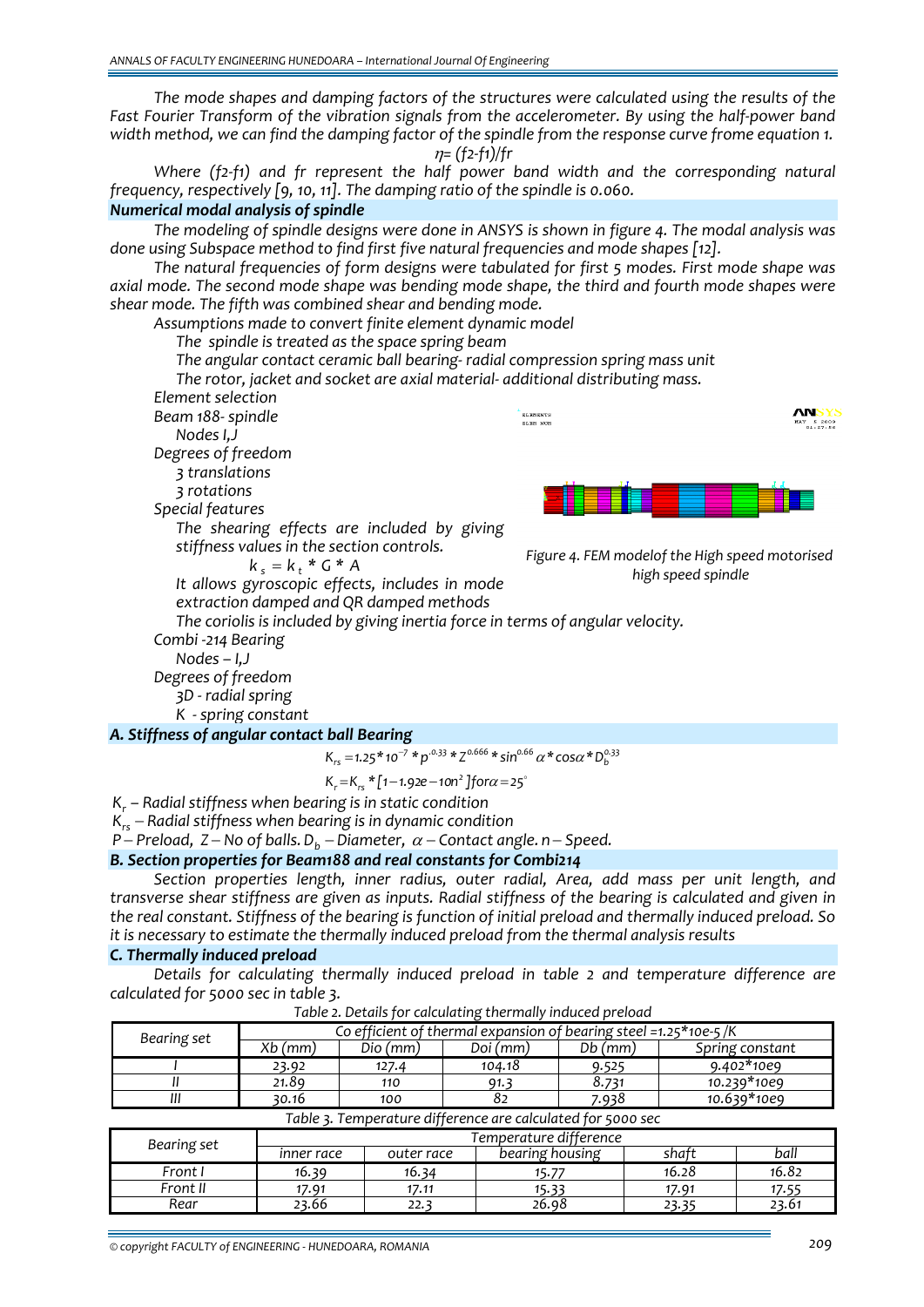$$
\Delta_{\rm t} = \alpha_{\rm s} x_{\rm i} \left( T_{\rm i}^{\rm t} - T_{\rm i}^{\rm o} \right) - \alpha_{\rm s} x_{\rm o} \left( T_{\rm o}^{\rm t} - T_{\rm o}^{\rm o} \right)
$$

where as is the linear expansion coefficient of steel which is the material of the shaft and sleeve; xi and xo are the distances of the contact points between the paired bearings of inner and outer rings; Ti1 and *To1 are the new temperatures of the shaft and housing/spacer respectively.* 

*The relationship of xi, xo and the distance of the centers of the bearing pair (xb) are*

$$
x_i = x_b + 0.5D_{bsina}
$$
  
\n
$$
x_i = x_b - 0.5D_{bsina}
$$
  
\n
$$
\Delta_b = 0.5\alpha_b D_b \left( T_b^1 - T_b^o \right)
$$
  
\n
$$
\Delta_r = 0.5\alpha_s \left[ D_{io} \left( T_{ir}^1 - T_{ir}^o \right) - D_{oi} \left( T_{or}^1 - T_{or}^o \right) \right]
$$

where  $D_{io}$  is the inner diameter of the outer ring,  $D_{oi}$  is the outer diameter of inner ring,  $T_{ir}$ , is the *temperature of the inner ring, and Tor, is the temperature of the outer ring.* 

$$
\Delta = \Delta_{1} + \Delta_{r} \cos \alpha - \Delta_{a} \sin \alpha
$$

$$
p_{t} = K_{a} \Delta^{1.5}
$$

*Initial preload and thermally induced preload is shown in table 4.*

*Table 4. Initial preload an thermally induced preload*

| Bearing set | Axial thermal<br>deflection | Initial preload | Thermally induced<br>preload | Total preload |
|-------------|-----------------------------|-----------------|------------------------------|---------------|
|             | 8.90E-07                    | 146             | 7.59                         | 153.59        |
|             | 1.14E-06                    | 12.             | 12.42                        | 135.42        |
| ,,,         | $2.15E-06$                  |                 | 33.53                        | 33.5°         |

*The stiffness of the bearing is greatly affects natural frequencies. Actually, it increases the natural frequencies. The thermally induced preload is estimated for 10000rpm speed.*

#### *D. Modal analysis*

*Table 5 the natural frequencies including centrifugal and gyroscopic effects of spindle bearing system without including thermally induced preload.*

*Table 5. Natural frequencies including centrifugal and gyroscopic effects of spindle*

| Speed   | Natural frequencies (Hz) |            |             |            |             |            |  |  |
|---------|--------------------------|------------|-------------|------------|-------------|------------|--|--|
|         | Mode I                   |            | Mode II     |            | Mode III    |            |  |  |
|         |                          | Gyroscopic |             | Gyroscopic |             | Gyroscopic |  |  |
| Effects | Centrifugal              | Forward    | Centrifugal | Forward    | Centrifugal | Forward    |  |  |
|         |                          | Backward   |             | Backward   |             | Backward   |  |  |
| 10000   | 122                      | 122.67     | 224         | 225.392    | 625         | 632.02     |  |  |
|         |                          | 121.71     |             | 222.43     |             | 619.80     |  |  |
|         |                          | 91.781     |             | 172.86     | 613         | 645.24     |  |  |
| 50000   | 89.4                     | 86.763     | 163         | 155.58     |             | 583.24     |  |  |

| DISPLACEMENT<br>$STEP = 2$<br>$SUB = 2$<br>$RFRQ=0$<br>IFR0=122.194<br>MODE Real part<br>$DMX = .78069$                                          | <b>ANSYS</b><br>MAY 13 2009<br>18:34:34 | DISPLACEMENT<br>$STEP = 2$<br>$SUB = 3$<br>$RFRQ=0$<br>IFRQ=224.158<br>HODE Imag. part<br>$DMX = .521013$                                       | <b>ANSYS</b><br>MAY 13 2009<br>18:38:19 |
|--------------------------------------------------------------------------------------------------------------------------------------------------|-----------------------------------------|-------------------------------------------------------------------------------------------------------------------------------------------------|-----------------------------------------|
| Y<br>$\mathbf{x}$                                                                                                                                |                                         | $\mathbf{x}$                                                                                                                                    |                                         |
| Figure 5 a. I mode shape for 122 Hz<br>DISPLACEMENT<br>$STEP = 2$<br>$SUB = 5$<br>$RFRQ=0$<br>IFRQ-625.883<br>MODE Imag. part<br>$DIX = .207115$ | <b>ANSYS</b><br>MAY 13 2009<br>18:39:26 | Figure 5 b. Il mode shape for 224 Hz<br>DISPLACEMENT<br>$STEP = 2$<br>${\rm SUB}$ =8<br>RFRQ=0<br>IFRQ=1468<br>MODE Real part<br>$DMX = 157993$ | <b>ANSY</b><br>MAY 13 2009<br>15:23:07  |
|                                                                                                                                                  |                                         |                                                                                                                                                 |                                         |

*Figure 5 c . III mode shape for 625Hz Figure 5 d. IV e mode shape for 1428Hz Figure 5. Mode shape of High motorized spindle*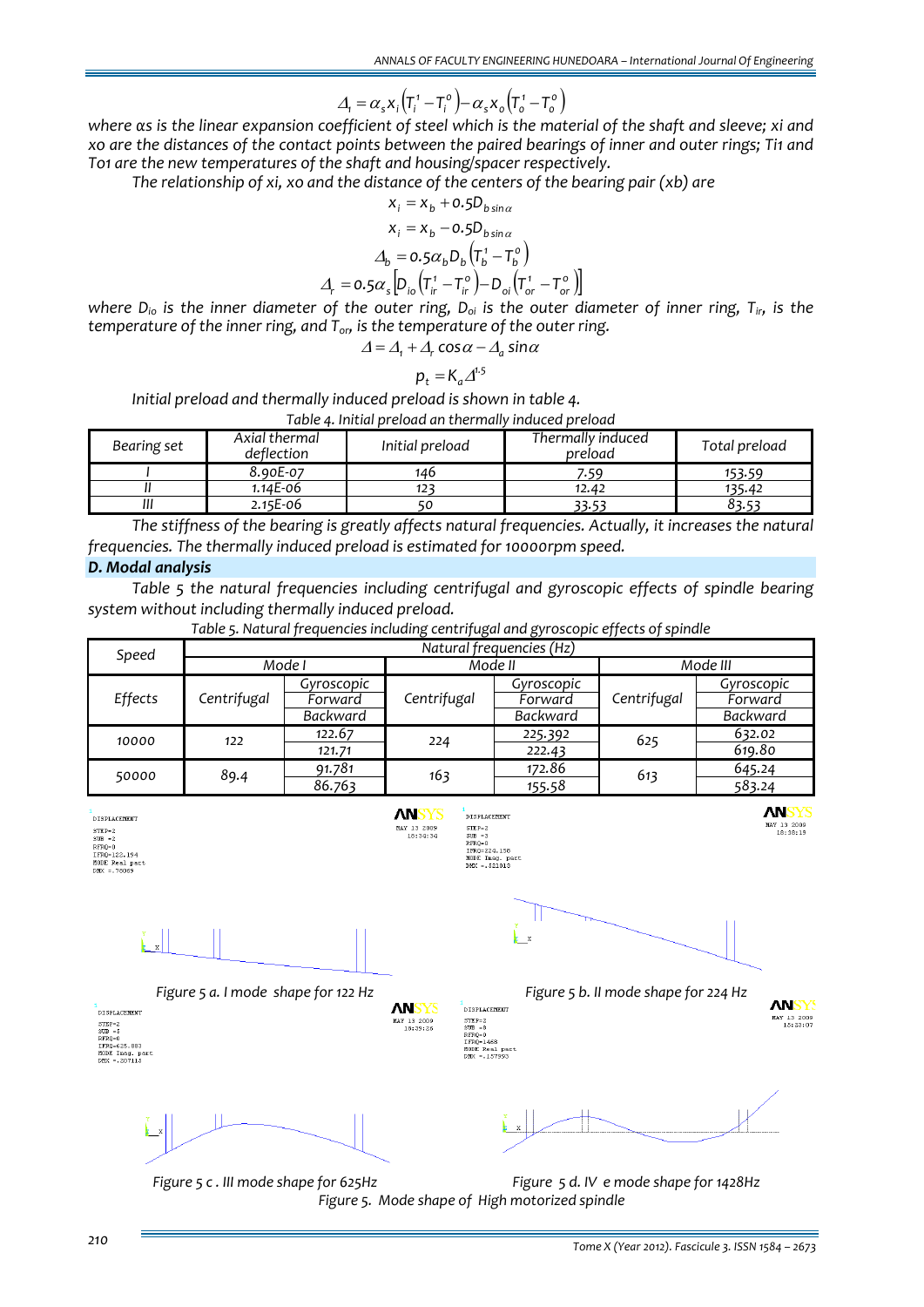*The model has been created using beam 188 and combi214. The sections are created to give dimensional properties for beam188 and stiffness is given to combi214. The coriolis is included by giving inertia force in terms of angular velocity to include the effect of centrifugal effects. Gyroscopic effect included by extracting by QR damped method Campbell diagram shows the extracted damped frequencies.*

## *RESULTS AND DISCUSSION*

#### *A. Thermally induced preload on natural frequencies*

*The thermally induced preload has been estimated from the thermal analysis for 10000 rpm. The thermally induced preload and corresponding stiffness has also been calculated and tabulated. The natural frequencies including initial preload, thermally induced preload, centrifugal and gyroscopic effects have been extracted and tabulated. The critical speeds have also been calculated.* 

| Speed          | Natural frequencies (Hz) |            |             |            |             |            |
|----------------|--------------------------|------------|-------------|------------|-------------|------------|
|                | Mode I                   |            | Mode II     |            | Mode III    |            |
|                |                          | Gyroscopic |             | Gyroscopic |             | Gyroscopic |
| Effects        | Centrifugal              | Forward    | Centrifugal | Forward    | Centrifugal | Forward    |
|                |                          | Backward   |             | Backward   |             | Backward   |
| 10000          |                          | 132.15     | 228         | 229.392    | 627.6       | 633.02     |
|                | 131<br>131.3             |            |             | 226.43     |             | 621.58     |
| Critical speed | 7870                     |            | 13573       |            |             | 37294      |

#### *Table 6. The critical speed by including all the effects.*

*These values is given in the table 5 The natural frequencies are extracted with and without these* effects have been studied and found that the important of each effects. The critical speed is not uniform in any of the modes because the preload is varying depends on the time .so the time increases the *natural frequencies increases. It seems to be good effect as increases the operating range. But the excess of thermally induced preload will cause the bearing failure. So the material should have more thermal stability to withstand The thermally al stability to withstand temperature. If the material gets* thermal deflection after a long time of operation, the thermally induced preload will be good to lift up *the critical speed to have higher speed without bearing failure.* 

*Table 7. Modal analysis Comparison of spindle*

| S.No                            | Natural Frequencies(Hz) |          |           |         |  |  |
|---------------------------------|-------------------------|----------|-----------|---------|--|--|
| Motorized High<br>Speed Spindle | Experimental            |          | Numerical |         |  |  |
|                                 | Mode-I                  | Mode- II | Mode-I    | Mode- I |  |  |
|                                 | 112                     | 220      | 144       | 224     |  |  |

#### *B. The critical speed by including all the effects*

*The critical speed has been calculated from the Campbell diagram which is available in ANSYS. The results has been given, are for 10000 rpm speed and 5000 seconds .*

# *CONCLUSIONS*

*The natural frequencies are extracted by considering stiffness and mass of the body will not be* sufficient to find critical speed for high speed spindle. Because the stiffness of the rotating body will be varying depends on the speed. So the speed effects like centrifugal and gyroscopic effects of the spindle *bearing system have been considered. The centrifugal and the gyroscopic effects are damping the natural frequencies significantly.*

*The gyroscopic effects are damping the natural frequencies little than the centrifugal effects and these effects can be minimized by keeping same shaft cross‐section and placing motor in the middle position to have mass balance.*

*The centrifugal effects can be reduced if the cross sections are reduced but the strength of the spindle depends on the cross section so these effects cannot be minimized effectively so the preload should be increased to balance the damping to have higher critical speed. The stiffness of the bearing based on preload which is given by locknut only will not be sufficient. The thermally induced preload* should also be included to have more and appropriate preload because if you give only initial preload to *compensate the centrifugal and gyroscopic damping, the thermally induced preload will be added due to thermal behavior and will cause bearing failure.* 

*The preload which is given by both thermally induced and through locknut is shared to lift up the critical speed to have higher range of operating speed. The estimation of thermally induced preload and corresponding natural frequencies has been calculated and shown that critical speed has been lifted to have high range of operating speed for 10000 rpm for different time .*

#### *REFERENCES*

*[1.] C.Salomon, 1931 ,Verfahren zur Bearbeitung von Metallen oder Bei Bearbeitung durch schneidende Werkzeuge von sichah nlich Verhaltenden Werkstoffen, Deutsches Patent Nr.523594,April.*